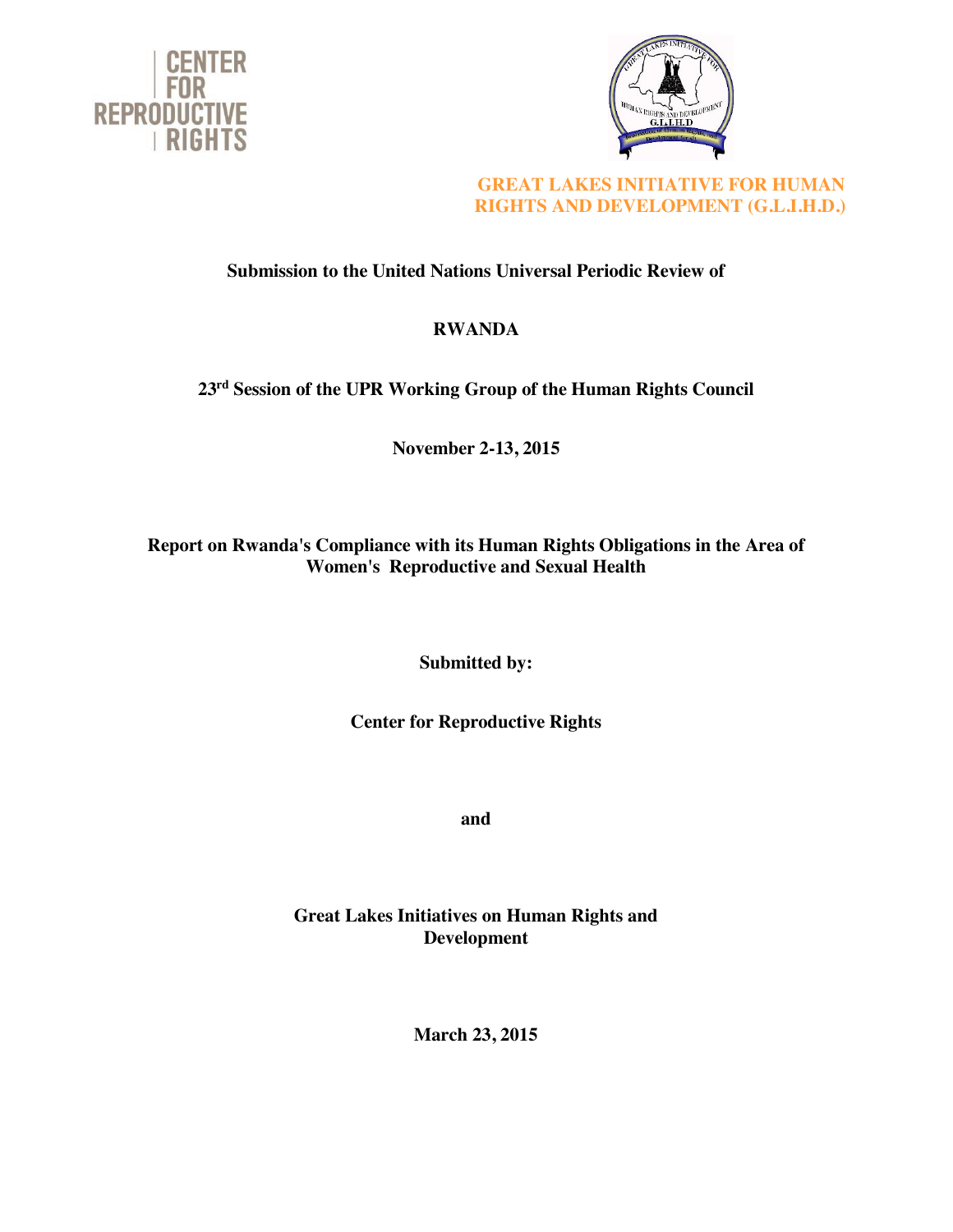In accordance with Human Rights Council Resolution 5/1 of June 18, 2007, the Center for Reproductive Rights (the Center)—a global non-governmental organization that uses the law to advance reproductive freedom as fundamental human rights—and Great Lakes Initiative on Human Rights and Development (GLIHD)—a Rwandan non-governmental organization that uses public interest litigation to advance human rights and provides legal aid services—submit this letter to supplement the report of the Government of Rwanda, scheduled for review by the Human Rights Council during its 23rd Session.

Rwanda is a party to multiple international human rights treaties that require states parties to ensure the sexual and reproductive rights of women and girls.<sup>1</sup> In addition, per Articles 189 and 190 of the Rwandan Constitution, these treaties immediately become part of Rwanda's national law upon their ratification and take precedence over Rwandan national laws.<sup>2</sup> Despite this, Rwandan women and girls experience serious violations of their reproductive rights. This letter highlights the following issues that the Center and GLIHD hope the Human Rights Council will take into consideration when reviewing Rwanda's compliance with its human rights obligations: (i) maternal mortality and morbidity, (ii) unsafe abortion and lack of post-abortion care, (iii) aggressive enforcement of laws prohibiting abortion and high incidence of imprisonment for abortion related charges, (iv) inadequate access to family planning services and information, and (v) discrimination and sexual and physical violence against women and girls

### **I. HIGH MATERNAL MORTALITY AND MORBIDITY**

Maternal death is defined as any death that occurs during pregnancy, childbirth, or within 42 days of birth or termination of pregnancy or its management.<sup>3</sup> Treaty monitoring bodies have affirmed that states' failure to reduce maternal deaths violates a number of rights including the rights to health and life.<sup>4</sup> Since most maternal deaths are preventable,<sup>5</sup> the failure by governments to provide the services needed by women to survive childbirth constitutes a violation of their rights.<sup>6</sup> The Committee on Economic, Social and Cultural Rights (CESCR Committee), during its review of Rwanda in 2013, expressed concern regarding the high rate of maternal mortality and recommended that the state take measures to reduce the rate.<sup>7</sup>

The World Health Organization (WHO) indicates that Rwanda's maternal mortality ratio (MMR) is 320 deaths for every 100,000 live births.<sup>8</sup> This is a decline from the MMR of previous years when, for instance, the ratio was  $1,000$  per  $100,000$  live births in  $2000$ .<sup>9</sup> While this trend is positive and Rwanda is on track to achieve the UN Millennium Development Goal of 75% reduction in MMR by the end of  $2015$ , <sup>10</sup> more efforts are needed to address the ongoing problems in the health sector, discussed below, which continue to contribute to preventable maternal deaths and injuries if Rwanda is to meet its Vision 2020 goal of decreasing the MMR to 200 per 100,000 live births $11$ 

Access to antenatal care, the timely intervention of skilled health professionals during childbirth, and post-natal care can significantly reduce the MMR.<sup>12</sup> However, there are significant barriers in Rwanda for women and girls to access these maternal health services. Approximately 23% of patients need to walk for an hour or more than five kilometers to reach the nearest health care facility.<sup>13</sup> While there has been an increase in health facility delivery from 45% in 2009 to 69% in 2011, 29% of women in Rwanda still deliver at home in unsanitary and sometimes dangerous conditions.<sup>14</sup> The WHO recommends at least four antenatal visits,<sup>15</sup> but as of 2010 less than 35% of Rwandan women received the recommended minimum according to the 2010 Rwanda Demographic Health Survey (RDHS)—which is the latest.<sup>16</sup> The WHO also recommends having a postnatal check-up during the first two days after delivery as many maternal deaths occur during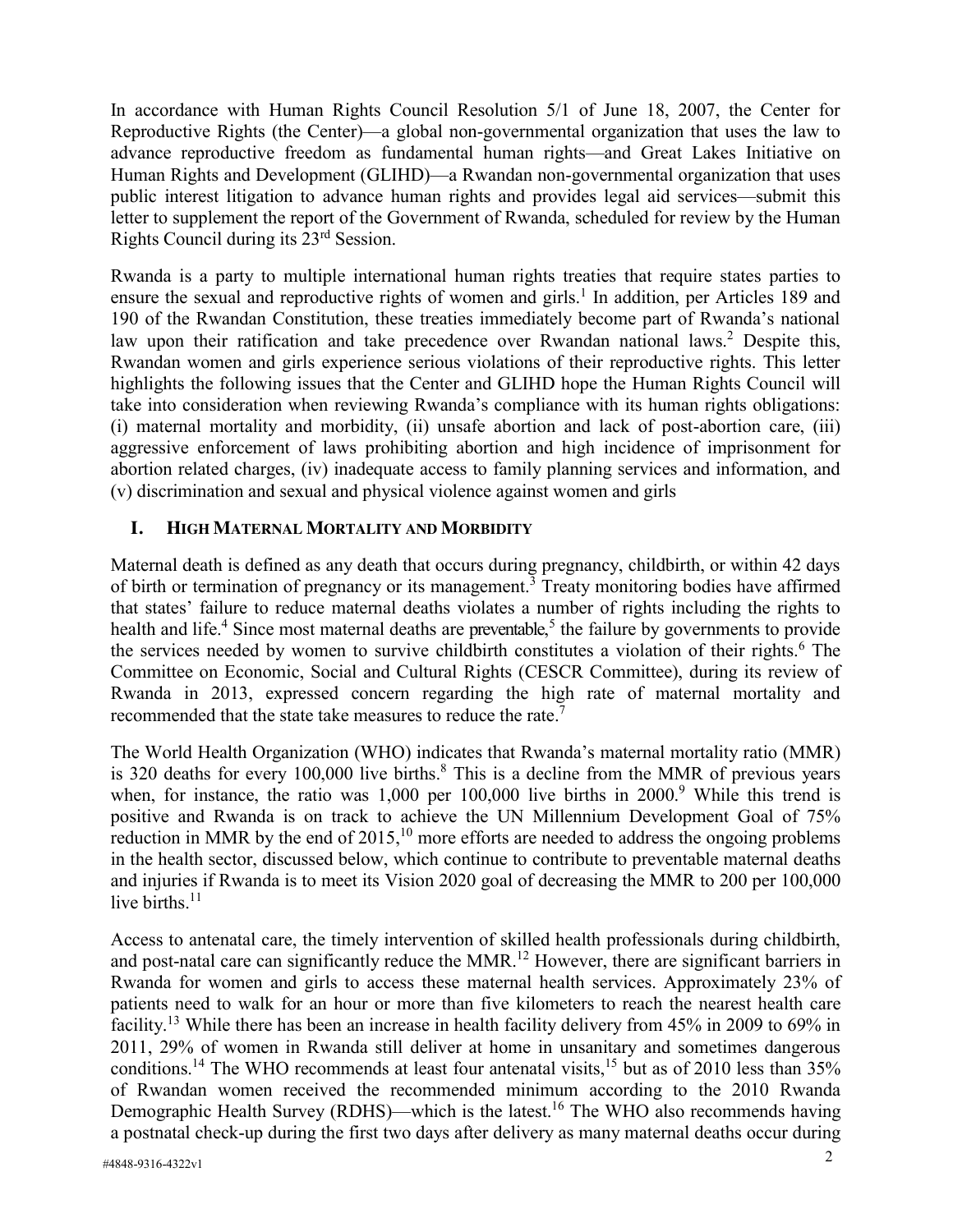this time;<sup>17</sup> however, the RDHS found that only 18% of women and girls received this service.<sup>18</sup>

In its 2009 concluding observations, the Committee on the Elimination of Discrimination against Women (CEDAW Committee), the committee which monitors state compliance with the Convention on the Elimination of All Forms of Discrimination against Women (CEDAW), urged Rwanda to increase health care access, especially for rural and elderly women.<sup>19</sup> The CEDAW Committee also recommended that obstacles to accessing obstetric services be monitored and steps be taken to remove these barriers.<sup>20</sup> There remain, however, disparities in access to maternal health care services based on geography and socio-economic status. For instance, low-income women in Rwanda are eight times less likely than their wealthier counterparts to have access to skilled care.<sup>21</sup> Further, according to the latest available data, Rwanda has a total of 661 doctors working in private and public health facilities, amounting to approximately one doctor per 15,306 people.<sup>22</sup> Similarly, there is approximately a combination of 8,513 nurses and midwives nationwide, amounting to one midwife per 23,364 inhabitants and one nurse per 1,138 inhabitants.<sup>23</sup> Lack of access to these health professionals is exacerbated in rural areas, where distance to a health facility can be a barrier to health services.<sup>24</sup> According to the WHO, Rwanda has a critical shortage of health professionals and needs to increase its health workforce by about 140% in order to make a positive difference in the health and life expectancy of the population.<sup>25</sup> The Vision 2020 initiative aims to have 10 medical doctors, 20 nurses, and 5 lab assistants for every  $100,000$  inhabitants,  $26$  but these numbers will still need to be improved upon to make adequate impact.

### **II. LACK OF ACCESS TO SAFE ABORTION AND POST-ABORTION CARE**

The United Nations Special Rapporteur on the Right to Health has confirmed that the criminalization of abortion and other reproductive health services violates the right to health by imposing barriers that interfere with accessibility to safe health care services and with individual decision-making in health-related matters.<sup>27</sup> Such criminalization also perpetuates gender stereotypes, and marginalizes and disempowers women by forcing them to choose between making personal decisions about their health and well-being or facing criminal liabilities.<sup>28</sup> Similarly, several human rights bodies have found that both restrictive abortion laws and the failure to ensure access to abortion when it is legal are incompatible with international human rights obligations, amounting to violations of the rights to life and health, the right to be free from torture and cruel, inhuman and degrading treatment, and the right to be free from discrimination.<sup>29</sup> The CEDAW Committee and the UN Special Rapporteur on the Right to Health have specifically called on states to decriminalize abortion. $30$ 

Although in July 2012, Rwanda amended its Penal Code to allow abortion when performed to save the life of the woman, protect her health, or when the pregnancy is a result of rape, incest or forced marriage,<sup>31</sup> the new Penal Code simultaneously severely limits access to these legal services by adding significant hurdles in order to qualify for a safe and legal abortion. For example, Rwanda's abortion law requires a "competent Court" to certify that a woman has become pregnant as a result of rape, incest, or forced marriage before she can procure abortion.32 This creates a barrier because stigma, fear, and family pressure prevent many women and girls from reporting incest or sexual violence and engaging with the justice system. In addition, those requiring the termination of a pregnancy have a limited window in which to obtain these services and court proceedings are often cumbersome and ineffective in these time-sensitive contexts. Recognizing this, many countries have refused to include this type of procedural "certification" barrier in their abortion law, determining instead that the woman's statement that a pregnancy is the result of sexual violence or incest is sufficient to meet the legal indication for termination of pregnancy on those grounds.<sup>33</sup>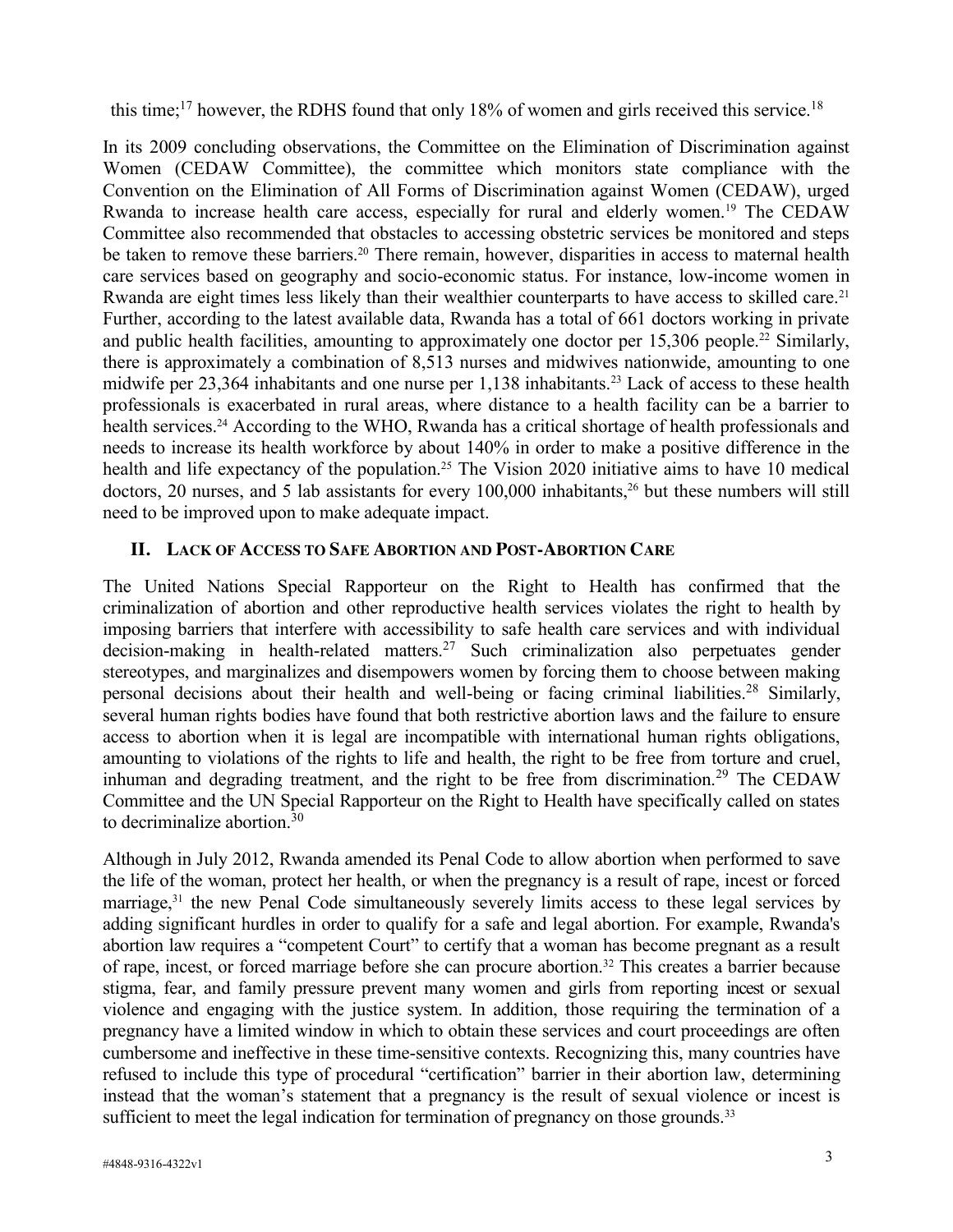In addition, the law requires that the procedure be performed by a medical doctor and the doctor performing the abortion must seek "advice from another doctor" when possible before proceeding with the abortion to avoid criminal liability.<sup>34</sup> This requirement for the involvement of multiple doctors is particularly onerous in a country such as Rwanda with a limited number of doctors, as previously noted.35 Most contemporary legal and policy experts also agree that consultation requirements are inappropriate and delay access to services.36 In addition, the WHO has made clear that mid-level providers, such as nurses or clinical officers, can safely and beneficially provide firsttrimester abortion services.37 Further, fulfilling these requirements can cost money, waste time that women may not have, and dangerously delay critical health care, creating additional significant barriers. During its review of Rwanda in 2013, the CESCR Committee expressed concern regarding "the general criminalization of, and the application of, severe punishment for recourse to abortions" and recommended that the state "revise its laws in order to reduce the scope and severity of the punishment for abortion" and to ensure that women and girls have access to medical services.<sup>38</sup>

In addition to these concerns, as of 2012, the Rwandan Parliament was considering a Reproductive Health Bill<sup>39</sup> that would nullify the reforms and severely limit access to safe and legal abortion services. The Bill would only permit abortion "in case of strong beliefs and decision by a medical team of three (3) authorized medical doctors that the pregnancy or the child born out [of] the pregnancy may have a serious impact on the mother's life."<sup>40</sup> Information about the current status of the Bill is not easily accessible; however, if passed, this Bill would be a severe setback to the efforts to expand access to safe and legal abortion and to reduce maternal mortality from unsafe abortion. Not only does the bill seek to greatly narrow legal abortion, it also seeks to enhance the procedural barriers to accessing legal services by requiring the authorization of *three* medical doctors. These restrictive provisions would not only contravene accepted medical practice and standards, as indicated above, they would also directly violate international human rights laws and standards concerning access to safe and legal abortion services.

#### *Aggressive enforcement of the laws on abortion*

The criminalization of abortion in Rwanda has great implications in Rwanda because the law is aggressively enforced and women and girls are routinely arrested, prosecuted, and imprisoned for procuring an unlawful abortion.<sup>41</sup> A study by Youth Action Movement Rwanda, which documented the testimonials these women and girls, found that some are serving sentences as long as ten years which were imposed when they were adolescents below the age of 18.<sup>42</sup> According to this study, in 2010, of the 114 women in Karubanda Prison—one of Rwanda's main prisons—one in five were in for procuring illegal abortions, and 90% were 25 years old or younger.<sup>43</sup> Many of these women were the victims of sexual violence and abuse.<sup>44</sup> For instance, Anne—who was 20 years old during the interview—was imprisoned in 2007 and is serving a nine-year sentence for terminating a pregnancy resulting from sexual abuse by her teacher when she was 17 years old.<sup>45</sup> She had to drop out of school because pregnancy is "against school regulations."<sup>46</sup> She decided to terminate the pregnancy and then was reported to the police by her elder brother.47

The study further showed that in a number of instances, those imprisoned were low-income girls and women,<sup>48</sup> and engaged in transactional sex for money to meet essential needs such as food, school fees, and accommodation.<sup>49</sup> In one case, Carol, who at 24 years had only served two out of a ten-year sentence, noted that she was a low-income woman with "limited knowledge [of] the use of condoms or other contraceptives and did not even know that one can get imprisoned for abortion."<sup>50</sup> Heavy bleeding stemming from a clandestine abortion compelled her to seek medical treatment in a hospital. She was taken to prison from the hospital.

<sup>4</sup> #4848-9316-4322v1 Medical professionals who provide abortion services are also prosecuted and imprisoned. A 26 year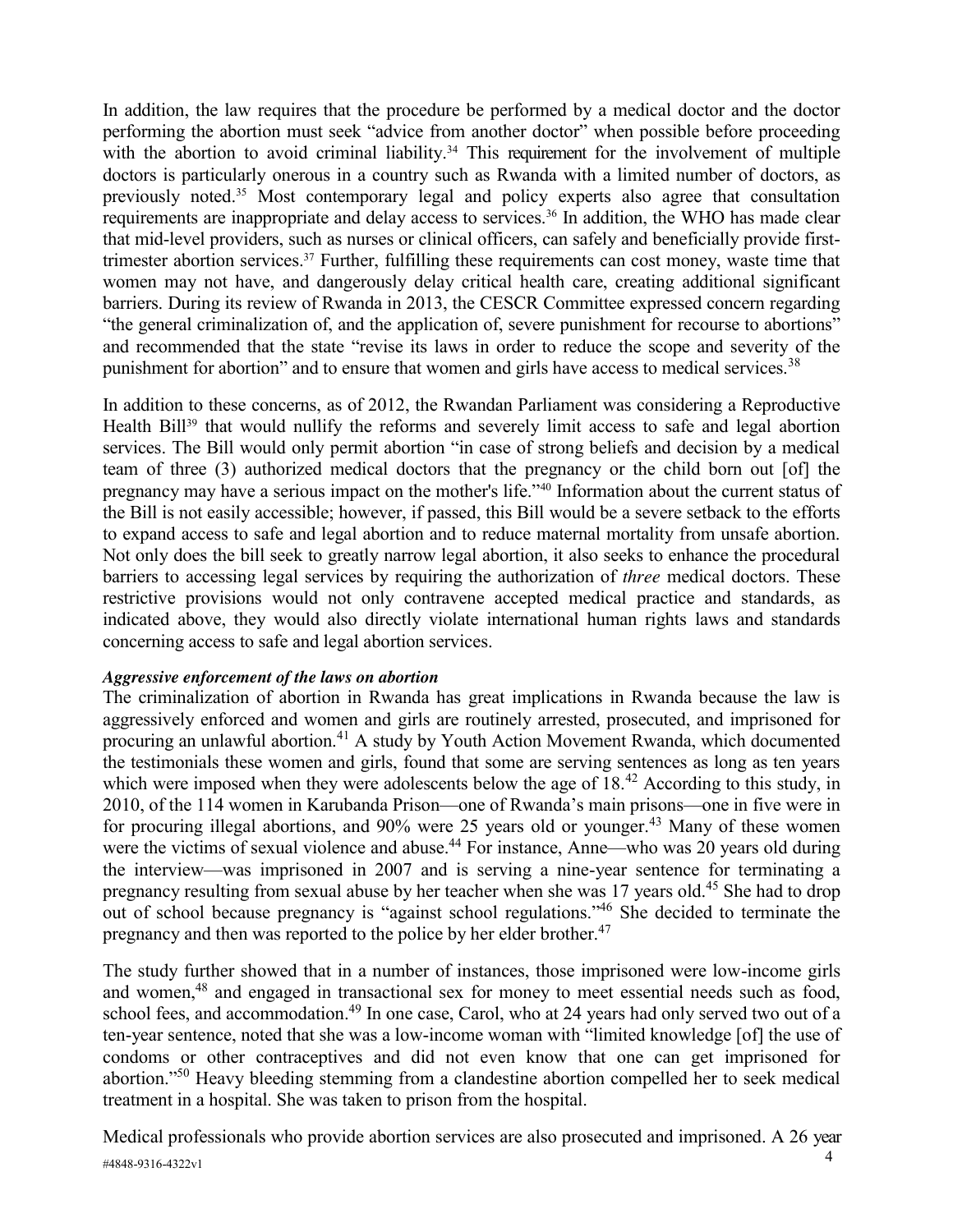old medical doctor who was sentenced to ten years in prison for helping his sister to procure an abortion stated that their parents had died in the 1994 Genocide, leaving them all alone. He undertook to help her procure an abortion when the man who was responsible for her pregnancy abandoned her. She died during the unsafe abortion and he was subsequently reported to the police and imprisoned.<sup>51</sup>

Despite the review of the Penal Code which reduced the prison terms to be imposed, aggressive enforcement of the law and imprisonments continue. Consequently, Rwanda's criminalization of abortion through its Penal Code, and the fear of being imprisoned if found to have procured, provided, assisted with procuring, or had knowledge that an illegal abortion was procured continues to heavily stigmatize women seeking access to abortion-related services. One immediate consequence is that women are forced to seek clandestine abortion, often having to travel long distances and, as the statistics show, almost always exposing themselves to unsafe abortion. Many interviewees in one study on abortion in Rwanda noted that they traveled to the Democratic Republic of Congo or Uganda to access abortion.<sup>52</sup> Many were required to remain at the place where the unsafe abortion was procured, mostly in unfamiliar and sometimes unfriendly surroundings, in order to recuperate before making the long journey home.<sup>53</sup> This further heightens their sense of vulnerability and the stigma attached to abortion.

As a result, there is high prevalence of unsafe abortion and its serious consequences. While the 2010 RDHS does not provide information on abortion-related maternal mortality, it did find that 24% of all deaths among women in their reproductive years—15 to 49—were due to pregnancy or pregnancy related causes.<sup>54</sup> Approximately 26,000 women each year are treated for abortion complications, with about 17,000 of these complications likely resulting from induced abortions  $(65\%)$ .<sup>55</sup> Methods of unsafe abortion include ingesting drugs and herbs and inserting metal objects or other items into the vagina. $56$ 

Studies have shown that 47% of all pregnancies in Rwanda are unintended and that 22% of the country's unintended pregnancies result in induced abortions.<sup>57</sup> Many of the women and adolescent girls who make up these numbers seek out clandestine and unsafe abortion due to the restrictive abortion law.<sup>58</sup> Overall, half of all abortions in Rwanda are performed by untrained individuals and are considered to be very high risk, with poor rural women being the most likely to go to untrained providers or self-induce.<sup>59</sup> Consequently, approximately 40% of abortions in Rwanda result in complications and require medical treatment.<sup>60</sup> In 2012, alone, approximately 18,000 women were treated for complications resulting from unsafe abortion, costing an estimated USD 1.7 million.<sup>61</sup>

The restrictive laws on abortion has a disparate effect on women based on their age, level of income, and geographical location as they are more likely to seek unsafe abortion. For instance, this is reflected in the higher incident of abortion related complications that require treatment in health facilities among low-income women (54-55%) than those in a higher wealth quintile (20% among urban non-poor and 38% of rural non-poor).<sup>62</sup> The complication rates are highest for procedures carried out by the woman herself (67%) and by traditional healers (61%), the two forms of abortions that adolescents, low-income women, and those living in rural areas are most likely to undergo. $63$ 

#### *Post-Abortion Care*

Post-abortion care (PAC) encompasses a set of interventions to respond to the needs of women and girls who have miscarried or induced an abortion.<sup>64</sup> It has been recognized that PAC should be integrated with other available maternal health services.<sup>65</sup> However, the potential for prosecution deters Rwandan women and girls from seeking necessary post-abortion treatment after procuring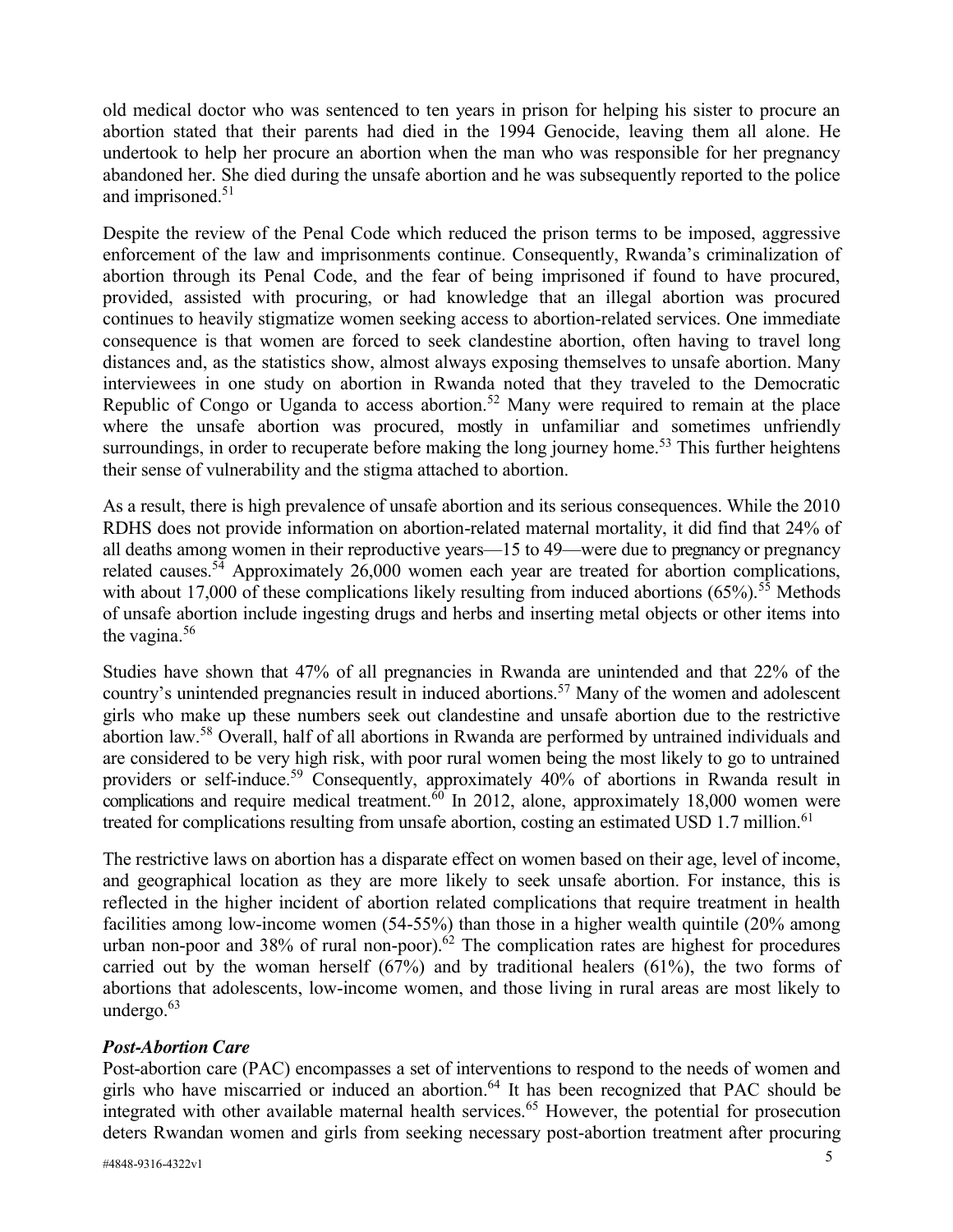unsafe abortions.<sup>66</sup> About 30% of those who experience complications are ultimately unable to access PAC and treatment at health centers.<sup>67</sup>

For those that seek care, barriers to access to quality care include inadequate equipment and medical supplies in health care facilities and insufficient training of health care providers.<sup>68</sup> Moreover, very few providers employ techniques recommended by the WHO for treating uncomplicated postabortion cases.<sup>69</sup> As of 2010, just 10% of all health facilities in Rwanda had the equipment for the recommended method and almost 40% of the health facilities lacked the trained staff to use the equipment, leaving only about 6% of all the country's facilities having both the equipment and trained staff to provide the service.<sup>70</sup>

In March 2012, Rwanda released its first National Comprehensive Treatment Protocol for PAC Services.<sup>71</sup> The protocol confirms that health care providers should only use the procedures recommended by the WHO to treat incomplete abortions.<sup>72</sup> Releasing this protocol for PAC indicates that the government recognizes and acknowledges the importance of PAC. However the lack of access to PAC, is particularly dismal given that 20%—almost a quarter—of women in Rwanda will, during their reproductive years, need medical care for abortion-related complications.73

The Rwandan Government's current report to the Council does not discuss abortion and PAC and the steps the government is taking to ensure women's access to these services.

### **III. INADEQUATE ACCESS TO FAMILY PLANNING INFORMATION AND SERVICES**

Maternal deaths in Rwanda could be reduced by a third by addressing the unmet need for modern contraceptive methods,  $74$  and the government has taken some steps to ensure access. For instance, the Health Sector Strategic Plan 2012-2018 assessed the family planning program and made recommendations including scaling up community based family planning and expanding the distribution of condoms in both the public and private sectors.<sup>75</sup> The use of modern contraceptives among married women also increased between 2000 and 2010, going from 4% in 2000 to 45%.<sup>76</sup> Under the Family Planning Strategic Plan 2012-2016, the government aims to achieve a contraceptive prevalence rate of 70% by the end of 2015 and 90% by 2017.<sup>77</sup>

However, Rwanda still has one of the highest levels of unmet need for contraceptives in the world—35% of married women of child bearing age want to avoid or postpone their pregnancy but are not using contraceptives.<sup>78</sup> According to the 2010 DHS, 48% of unmarried women age 15-19 have an unsatisfied demand for modern methods.<sup>79</sup> Only 29% of women aged 15 to 49 use some form of contraceptive method and  $25\%$  use a modern contraceptive method.<sup>80</sup> Further, adolescent girls, low-income, and rural women often face additional obstacles to accessing family planning services. The 2010 RDHS found that 43% of women in the lowest wealth quintile used contraceptives, whereas usage is 57% for women in the highest wealth quintile.<sup>81</sup> Geographically, a significantly higher percentage of women use modern contraception in urban areas such as Kigali (28%), compared to a low of  $4\%$  in Gikoro, a rural region.<sup>82</sup>

This low contraceptive prevalence rate and the high level of unmet need can be attributed to the numerous barriers women encounter in accessing contraceptive information and services. In Rwanda, discussing family planning is considered taboo and most women rarely discuss the issue with their husbands.<sup>83</sup> In addition most health care facilities are religiously affiliated and do not offer contraception. <sup>84</sup> Specifically, 40% of health care facilities are religiously affiliated<sup>85</sup> and 60% of these facilities with religious affiliations do not offer contraception, which amounts to 25% of all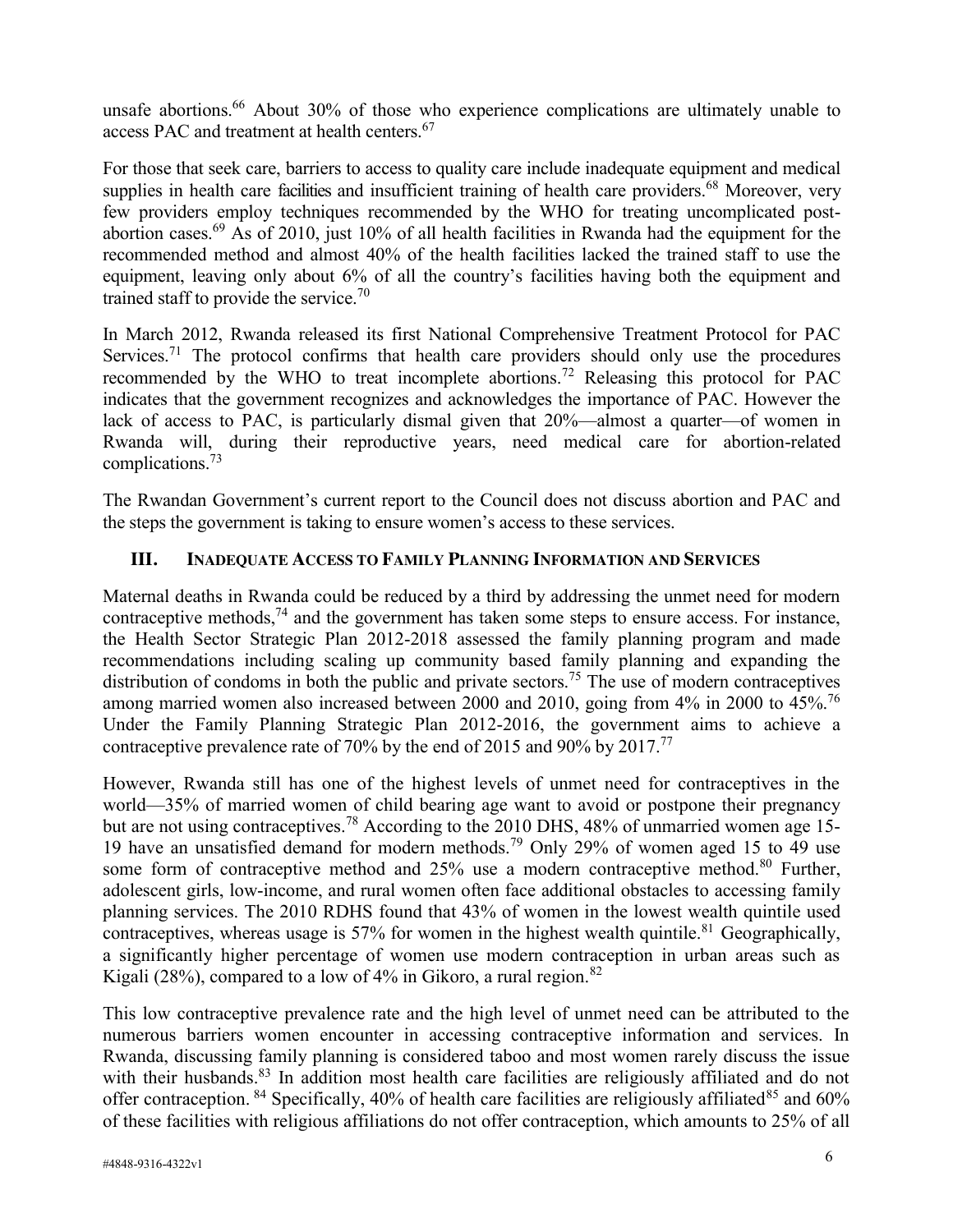facilities.<sup>86</sup> As a result women living in the areas these facilities serve may find it more difficult to obtain contraceptives. Unmarried women who use contraceptives also experience stigma as they are often assumed to be promiscuous if they seek family planning services, which further deters use of contraceptives among unmarried sexually active women.<sup>87</sup> Due to this, nearly half of all the pregnancies in Rwanda are unintended, amounting to an estimated 276,000 pregnancies.<sup>88</sup> Concerned about the difficulties women encounter in accessing family planning services, particularly those living in rural areas, the CESCR Committee recommended that the government ensure access to family planning services, including contraceptives, to all women, and conduct "educational programmes on sexual and reproductive health."<sup>89</sup>

#### *Emergency Contraception*

Emergency contraception (EC) is a vital tool to prevent unplanned and unwanted pregnancies and is a critical component of care for survivors of sexual violence.<sup>90</sup> Rwanda recognizes that EC should be provided to survivors of sexual violence as soon as possible after the assault.<sup>91</sup> However, a survey of clinics showed EC was not readily available.<sup>92</sup> For instance, one study showed that only 16% of facilities surveyed have ever offered EC, noting that the day the survey was taken only 5% of the facilities had EC available.<sup>93</sup>

A further barrier to access to EC is knowledge of the option. According to the 2010 Demographic and Health Survey, only 23% of all women know about EC.<sup>94</sup> In a 2012 Rwanda Ministry of Health, National University of Rwanda School of Public Health and IntraHealth International study, only 5% of the health care providers that were participants reported regularly including EC as part of family planning discussions with patients and almost 40% of the providers said they never include the topic in their discussions.<sup>95</sup>

#### *Adolescents' Access to Family Planning Information and Services*

In addition to the general barriers to accessing reproductive and health services in Rwanda, adolescents and youths face particular challenges, including misconceptions, lack of youth-friendly services/providers, and social stigma associated with use of the services that are available.<sup>96</sup> This is significant as approximately 29.5% of the entire population is between 10-19 years old and, although the fertility rate for 15-19 year olds declined from 60 per 1,000 in 1992 to 41 per 1,000 in 2010, this population continues to suffer from a higher unmet need for health services than similarly situated populations.<sup>97</sup>

The interviews conducted by Youth Action Movement Rwanda, previously referenced, also document the role that the lack of information and education in respect to health services plays in the unintended pregnancies of adolescents.<sup>98</sup> The young women interviewed cite a variety of factors, ranging from a lack of knowledge of where to access reproductive health services to misconceptions about their ability to use contraceptive methods (e.g. the pill) themselves rather than relying on their male sexual partners to use condoms, as contributing to their unintended pregnancies.<sup>99</sup> Another assessment conducted in 2011 also found that adolescents and youth are often unable to discuss sexual issues freely with their parents, which further restricts their ability to access reproductive health services.<sup>100</sup>

Social stigma connected to adolescent sexual activity is also a barrier to adequate access for adolescents. This is evidenced by the fact that the unmet need for family planning in Rwanda is much higher for unmarried women age 15-19 compared to the other groups of the same age, such as married women. Forty-eight percent of unmarried women age 15-19 have an unsatisfied demand for modern methods.<sup>101</sup>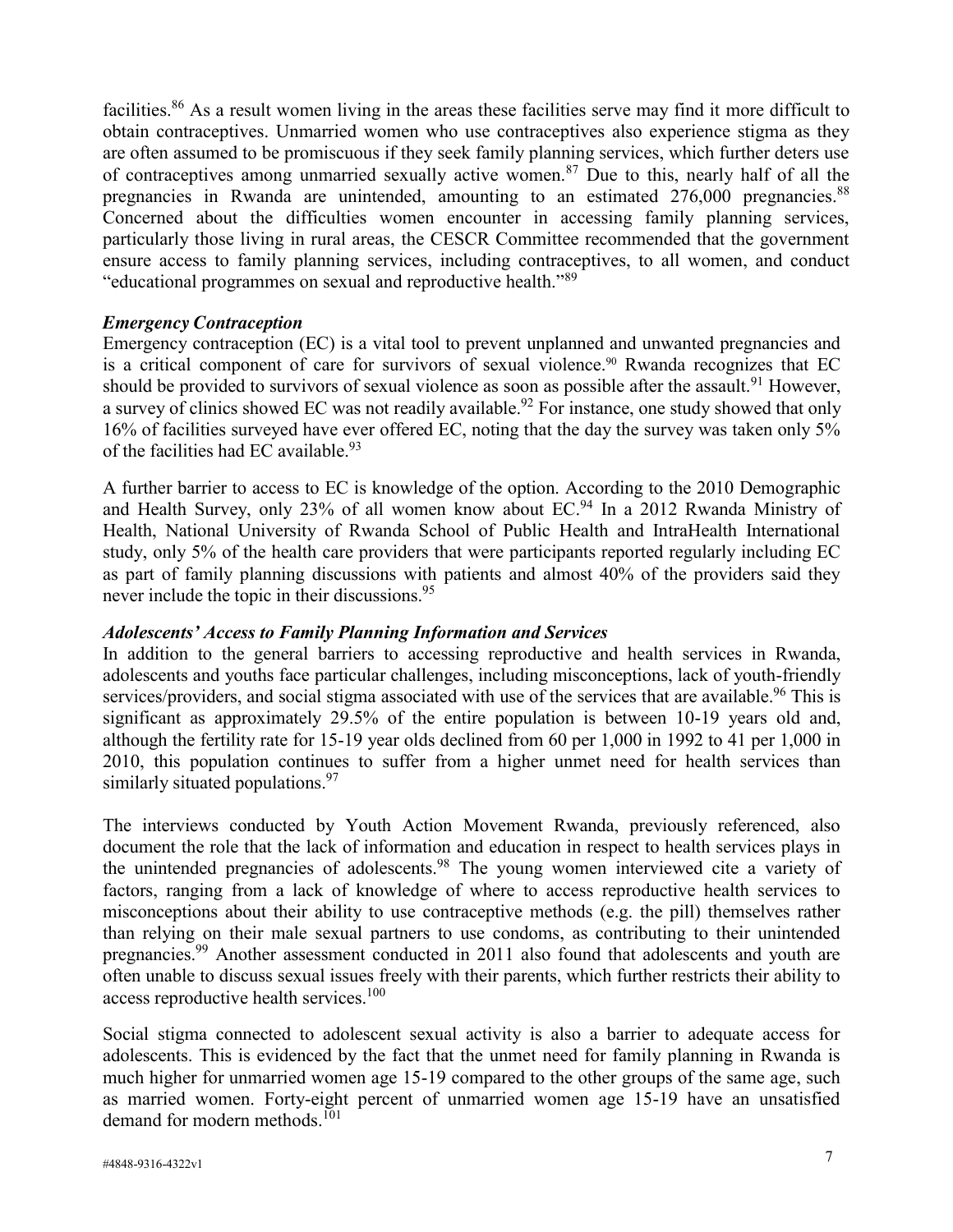#### **IV. DISCRIMINATION AND SEXUAL AND PHYSICAL VIOLENCE AGAINST WOMEN AND GIRLS**

According to international and regional human rights standards, states are obligated to advance equality and discourage discrimination by means of the "elimination of prejudices, customary and all other practices that perpetuate the notion of inferiority or superiority of either of the sexes, and stereotyped roles for men and women."<sup>102</sup> The CEDAW Committee expressed concern in its 2009 Concluding Observations on Rwanda, regarding discriminatory laws and practices in the country.<sup>103</sup> The CEDAW Committee further expressed concern regarding "the persistence of deeply rooted, traditional patriarchal stereotypes regarding the role and responsibilities of women and men in the family and in the wider community which result in violence against women...."<sup>104</sup> The Committee Against Torture indicated the dearth of comprehensive data on domestic violence is a concern and further recommended women victims in Rwanda be provided with assistance and that Rwanda "facilitate the lodging of complaints by women against perpetrators, and ensure prompt, impartial and effective investigations of all allegations of sexual violence as well as prosecute suspects and punish perpetrators."<sup>105</sup> More recently, the CESCR Committee stated its concern regarding the high incidences of violence, including sexual violence, despite legislations and other measures adopted by the government, and the lack of information on investigations, prosecutions, convictions and penalties for perpetrators.106

However, according to a recent news report, Rwanda "continues to have one of the highest incidences of gender-based and domestic violence in Africa"<sup>107</sup> The 2010 RDHS reported that, nearly half of all women between the ages of 15 and 49 have experienced physical or sexual violence at least once in their lifetime.<sup>108</sup> About 41% of all women in Rwanda have experienced physical violence since reaching the age of 15.<sup>109</sup> Ninety-five percent of the victims who were currently married women between the ages of 15 and 49 reported that they had been abused by their current husband or partner.<sup>110</sup> The 2010 RDHS report also indicated that 22% of women had experienced sexual violence during their lifetime<sup>111</sup> and 51% of this group had been abused by a current or former husband, partner, or boyfriend.<sup>112</sup> Additionally, 13% of women ever married had experienced sexual violence in the twelve months preceding the survey.<sup>113</sup> Between 2005 and 2008 there were over 2,000 cases of rape reported to the police and 259 reported cases of women being killed by their husbands.<sup>114</sup>

As the WHO recognizes, violence against women is a major public health problem and a violation of women's human rights.115 Moreover, violence against women can result in physical, mental, sexual and reproductive, and maternal health problems.<sup>116</sup> Health practitioners recognize that the consequences of gender-based violence on women's lives include "the psychological impact of violence, loss of personal freedom, diminished capacity to participate in public life, and a dramatically increased risk of acquiring HIV and other STIs."<sup>117</sup>

Rwanda also suffers from a prevalence of sexual and physical violence against children. For instance, 9% of the students at the Gahanga Primary School—which was the subject of media reports due to sexual abuse—reported that they had been sexually abused at least once, according to a survey conducted by the school in 2007.<sup>118</sup> The Rwanda National Police report that between 2005 and 2008 there were 10,000 cases of child defilement.<sup>119</sup> In 2009 there were 1,570 cases of child rape recorded.120 The Rwanda National Police also report that there were 863 cases of violence against children reported between January and July 2012.<sup>121</sup> It should be noted that these statistics do not give a comprehensive portrayal of the issue since gender-based violence, particularly sexual violence, tends to be under-reported.<sup>122</sup>

Sexual violence and other discriminatory practices in Rwandan schools also significantly interfere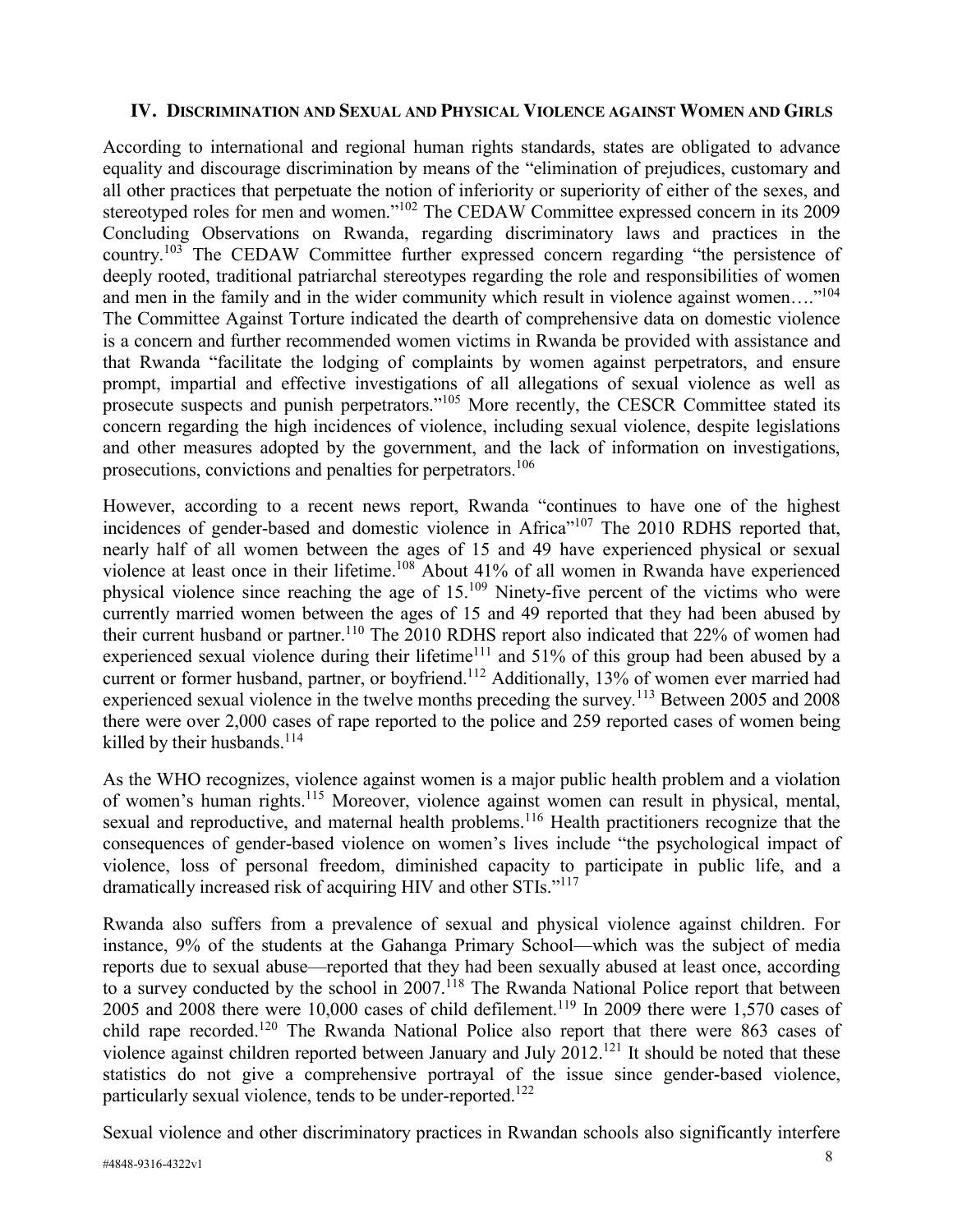with access to education for girls. A June 2011 survey conducted by the State Minister in charge of Primary and Secondary Education found that over 600 children were sexually, physically, and psychologically abused in the previous two years across the country.<sup>123</sup> Those incidents resulted in at least 110 pregnancies.<sup>124</sup> The Minister concluded the abuse was committed by relatives, teachers, and other community members, explaining that "[m]ale teachers in most primary schools take advantage of their positions to abuse pupils who fear and respect them."<sup>125</sup>

Services to victims of sexual violence and gender-based violence are available through "Isange One Stop Centers."<sup>126</sup> These centers provide "comprehensive services such as: medical care, psycho-social support, police and legal support, and the collection of legal evidence."<sup>127</sup> According to a 2013 evaluation report, there is only one such Center, which is located in Kacyiru Police Hospital in Kigali. <sup>128</sup> The evaluation also found that from 2009-2012, 4725 gender-based violence victims sought treatment from this Center, and, although the rate of convictions was not available, 2327 out of these cases were prosecuted.<sup>129</sup> Action has been recently taken to expand the number of Isange One Stop Centers, but the situation will have to be monitored to verify whether the expanded access improves the overall climate for women and girls who are victims of genderbased violence. 130

## **6. QUESTIONS**

We hope that the Human Rights Council will consider addressing the following questions to the government of Rwanda:

- a) What concrete steps have been taken to reduce maternal deaths in Rwanda? In particular, what is the government doing to address insufficient access to and quality of emergency obstetric care?
- b) Beyond Vision 2020, what immediate steps is the government taking to ensure the adequate recruitment, training, and retention of health workers, and sufficient equipping of health care facilities to reduce injuries and deaths due to pregnancy and childbirth-related complications, particularly given the current severe shortage of doctors and midwives in the country?
- c) What measures has the government undertaken to address unsafe abortion, which is one of the leading causes of maternal morbidity in Rwanda? Specifically, what efforts has the government undertaken to ensure that its laws on abortion are in line with international and regional human rights treaties, including by removing the third party authorization requirements stipulated in the Penal Code before women and girls can access abortion?
- d) What measures is the government undertaking to review the sentences of, and grant pardons to, women and girls who are currently in prison for illegal abortions based on the previous law? What steps is the government taking to ensure all health care facilities are equipped with the WHO recommended technologies for PAC?
- e) What steps are being taken to ensure access to a wide range of family planning services and information, including emergency contraception, and to address the disparities in access? What measures has the government taken to ensure the recruitment, training, and retention of youth-friendly health workers, and access to sexuality education for adolescents?
- f) What measures is the government taking to address the high physical and sexual violence against women and girls and to eliminate impunity for perpetrators? What steps is the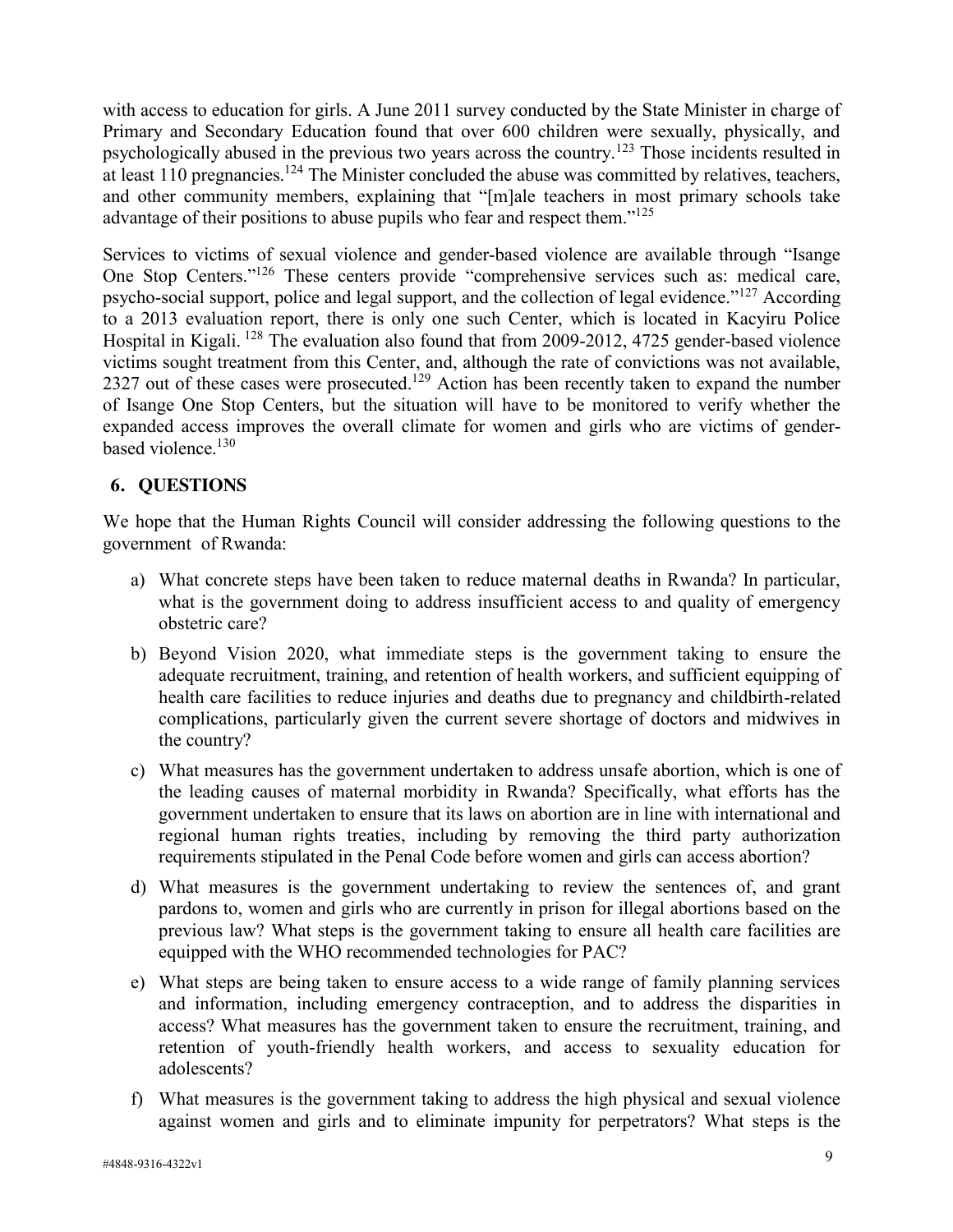government taking to ensure that victims of violence have access to comprehensive legal, medical, and pyscho-social services, including by expanding the Isange One Stop Centers?

## **7. RECOMMENDATIONS**

We hope that the Council will consider making the following recommendations to the Government of Rwanda:

- 1. The government should take measures to reduce the high rate of maternal mortality and improve access to maternal health information and services including ante-natal, delivery, and post-natal care. Such measures should include increasing the number of health care facilities equipped and staffed to handle basic and emergency obstetric care, especially in low-income and rural areas, and increasing the number of skilled health care providers able to offer quality and convenient antenatal care and post-natal care, as well as skilled assistance during childbirth. The government should also facilitate free transportation to quality health care facilities for women in low-income and rural areas.
- 2. The government should ensure that women and girls have access to safe abortion services, and that its abortion law is in line with its obligations under international and regional treaties, including by revising the law to remove the third party authorization requirements to access abortion. It should set up a mechanism for reviewing the long sentences already imposed on some women for illegal abortion to commute their sentences or grant them pardons.
- 3. It should also review the sentences of those who were imprisoned on abortion-related charges that are no longer offenses under the revised Penal Code, including those abortions performed to preserve the woman's physical or mental health or in cases where the pregnancy was a result of rape, incest or forced marriage. It should further ensure that health care facilities are well equipped and heath care professionals are trained to provide PAC services.
- 4. The government should take concrete steps to ensure an adequate and consistent supply of contraceptives, including emergency contraception, initiate civic education campaigns to ensure sufficient and non-discriminatory access to family planning information and services and develop comprehensive guidelines obligating health care facilities to provide accurate and comprehensive family planning information, without discrimination.
- 5. The Government should take immediate steps to ensure that the health care professionals and police treat women who report sexual or physical violence with respect, and provide them with the necessary medical and legal services. It should also take all steps necessary to prevent, investigate, and prosecute incidents of physical and sexual violence against women and girls.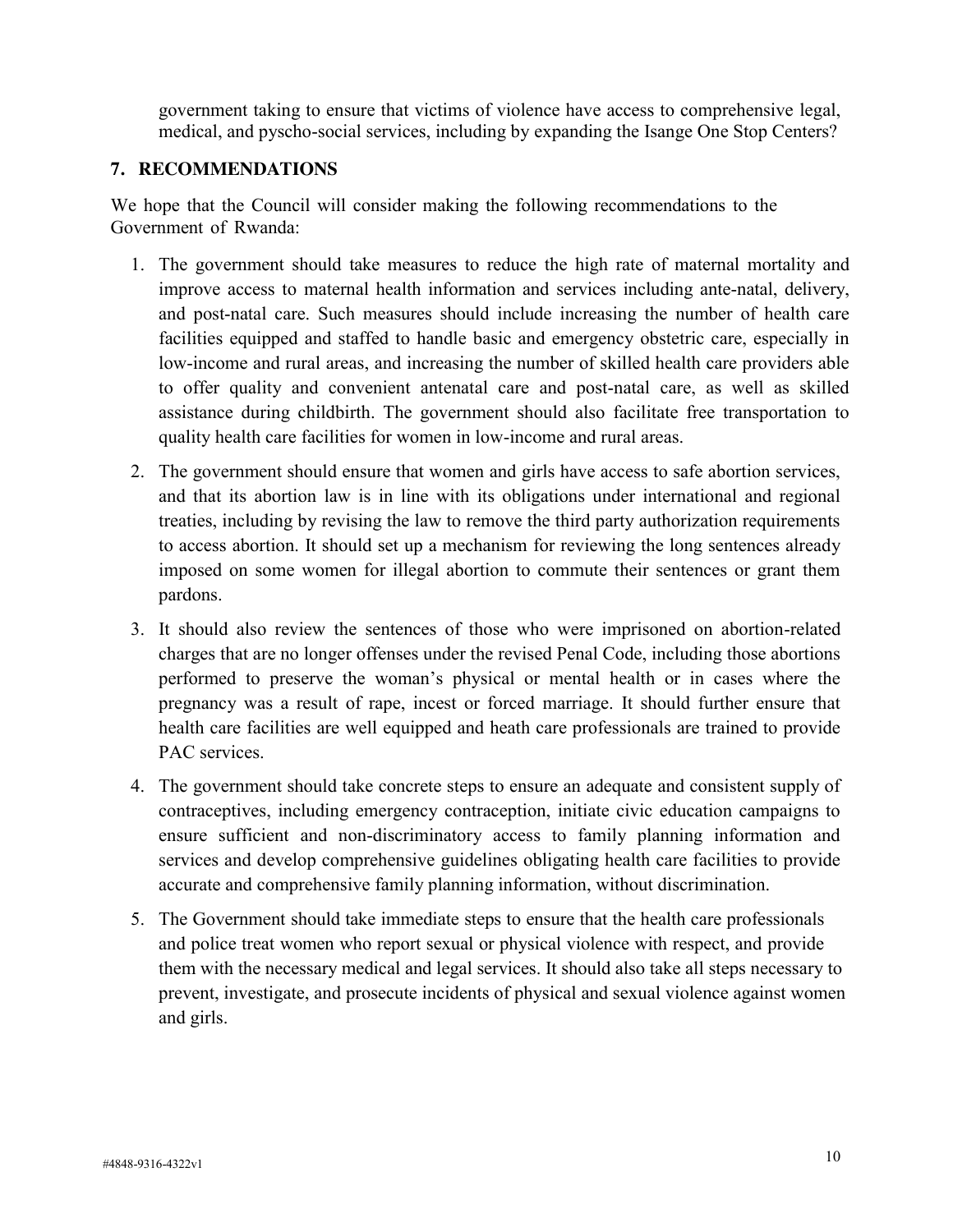We hope this information is useful during the Universal Period Review of the Rwandan Government's compliance with its human rights obligations. If you have any questions, or would like further information, please do not hesitate to contact the undersigned.

 $\mathcal{A}$ 

Evelyne Opondo Tom Mulisa Regional Director Executive Director Africa Program Great Lakes Initiative for Center for Reproductive Rights **Human** Rights Development

Onyema Afulurwe

Onyema Afulukwe Senior Legal Advisor Africa Program Center for Reproductive Rights

William

l <sup>1</sup> International Covenant on Economic, Social and Cultural Rights, G.A. Res. 2200A (XXI), U.N. GAOR, Supp. No. 16, U.N. Doc. A/6316 (1966), (entered into force Jan. 3, 1976); African Charter on Human and Peoples' Rights, June 27, 1981, 1520 U.N.T.S. 217; Convention on the Elimination of All Forms of Discrimination against Women, Dec. 18, 1979, 1249 U.N.T.S. 13; Convention on the Rights of the Child, Nov. 20, 1989, 1577 U.N.T.S. 3; International Convention on the Protection and Promotion of the Rights and Dignity of Persons with Disabilities, G.A. Res. 61/106, Annex I, U.N. GAOR, 61<sup>st</sup> Sess., Supp. No. 49, U.N. Doc. A/61/49, at 65 (Dec. 13, 2006); International Covenant on Civil and Political Rights, Dec. 16, 1966, S. Treaty Doc. 95-20, 6 I.L.M. 368 (1967), 999 U.N.T.S. 171; Universal Declaration of Human Rights, Dec. 10, 1948, G.A. Res. 217 (III) A, U.N. Doc. A/RES/217(III), at 71 (1948). <sup>2</sup> ITEGEKO NSHINGA RYA REPUBLIKA Y'U RWANDA [CONSTITUTION], Title X, art. 189-90 (2003).

<sup>4</sup> Committee on Economic, Social and Cultural Rights (ESCR Committee), *General Comment No. 14, The Right to the Highest Attainable Standard of Health (Art. 12)*, (22nd Sess., 2000), *reprinted in* COMPILATION OF GENERAL COMMENTS AND GENERAL RECOMMENDATIONS ADOPTED BY HUMAN RIGHTS TREATY BODIEs, 91, para. 52, U.N. Doc. HRI/GEN/1/Rev.9 (Vol. I) (2008); *See, e.g.*, *CEDAW Committee Concluding Observations*: *Belize*, para. 56 (1999), U.N. Doc. A/54/38; *Colombia*, para. 393 (1999), U.N, Doc A/54/38; *Dominican Republic,* para. 337 (1998) U.N. Doc

A/53/38; *Madagascar* para. 244 (1994) U.N. Doc A/49/38.

<sup>5</sup> WHO, *Maternal Mortality, Fact Sheet No. 348*, http://www.who.int/mediacentre/factsheets/fs348/en/

s/fs348/en/index.html (last updated May 2014) [hereinafter WHO, *Maternal Mortality*].

<sup>6</sup> *See* CENTER FOR REPRODUCTIVE RIGHTS, *Preventing Maternal Mortality and Ensuring Safe Pregnancy, in* BRINGING RIGHTS TO BEAR (2008), *available at* 

<sup>7</sup> CESCR Committee, *Concluding Observations: Rwanda* para.26 (2013) UN Doc E/C.12/RWA/CO/2-4

<sup>8</sup> WHO et al., *Maternal mortality in 1990-2013, Rwanda* (2014), *available at*

http://www.who.int/gho/maternal\_health/countries/rwa.pdf?ua=1.

<sup>9</sup> TRENDS IN MATERNAL MORTALITY, *supra* note 3 at 41.

 $10 \, \text{Id}$ 

<sup>11</sup> DEPARTMENT FOR INTERNATIONAL DEVELOPMENT (DFID), THE WHITE RIBBON ALLIANCE FOR SAFE MOTHERHOOD, RWANDA STRATEGIC PLAN 2010-2013 AND ONE YEAR OPERATIONAL PLAN 10 (2010), *available at*  http://hdrc.dfid.gov.uk/wp-content/uploads/2012/05/275007\_RW-Consultancy-to-Finalise-the-Strategic-Plan-for-

<sup>3</sup> WORLD HEALTH ORGANIZATION (WHO) ET AL., TRENDS IN MATERNAL MORTALITY: 1990-2013 4 (2013), *available at* http://apps.who.int/iris/bitstream/10665/112682/2/9789241507226\_eng.pdf?ua=1 [hereinafter TRENDS IN MATERNAL MORTALITY].

http://reproductiverights.org/sites/default/files/documents/BRB\_Maternal%20Mortality\_10.08.pdf.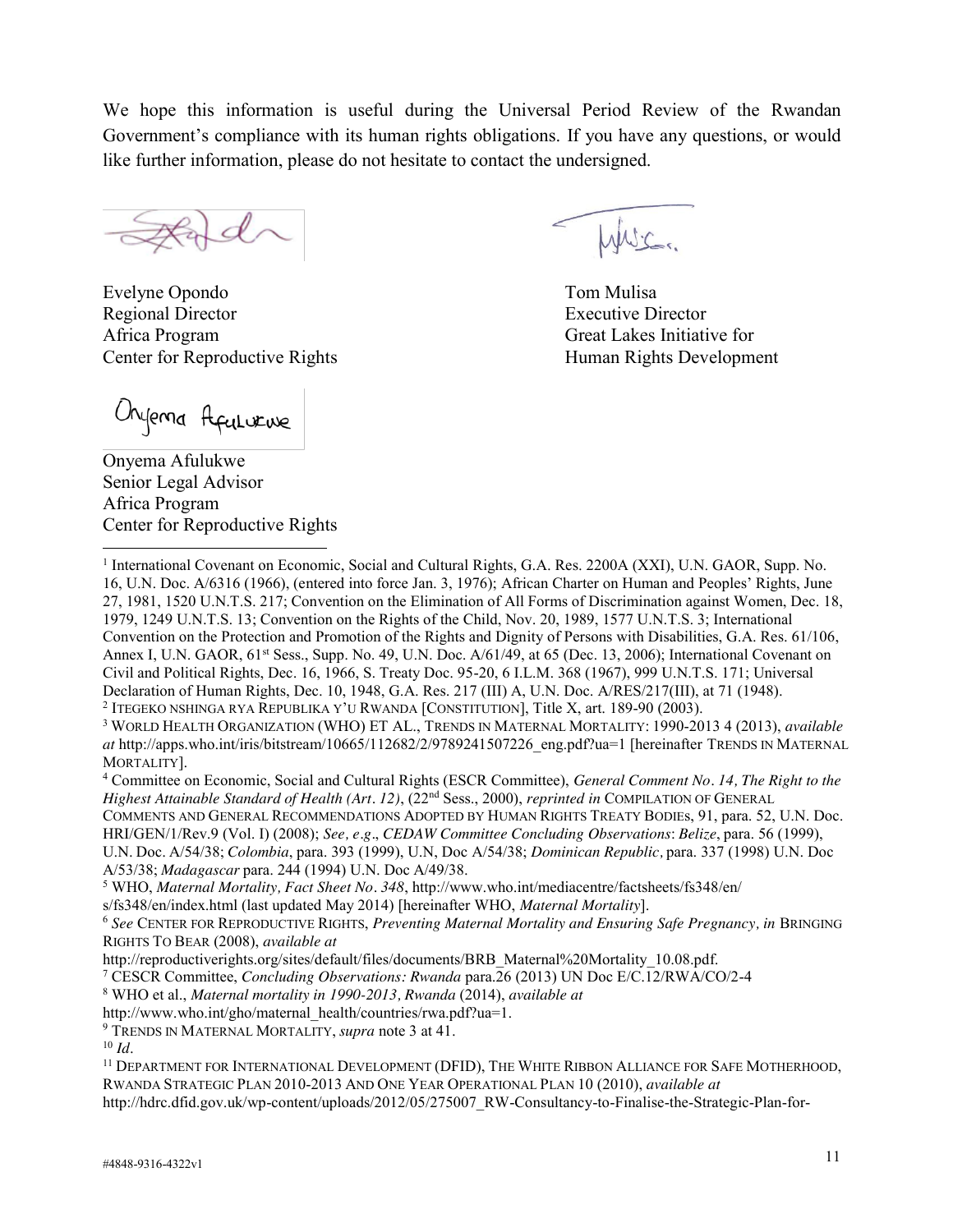White-Ribbon-Alliance-Rwanda-2010-2013 Strategic-Plad.n.pdf [hereinafter DFID, RWANDA STRATEGIC PLAN 2010-2013].

<sup>12</sup> *See* WHO, *Maternal Mortality*, *supra* note 5.

<sup>13</sup> *See* DFID, RWANDA STRATEGIC PLAN 2010-2013, *supra* note 11 at 9.

<sup>14</sup> Cathy Mugeni et al., *Community Performance-based Financing in Health: Incentivizing Mothers and Community Health Workers to Improve Maternal Health Outcomes in Rwanda* 15 (World Conference on Social Determinants of Health, Draft Background Paper, 2011), *available at* 

http://www.who.int/sdhconference/resources/draft\_background\_paper20\_rwanda.pdf; NATIONAL BUREAU OF STATISTICS (RWANDA), RWANDA DEMOGRAPHIC AND HEALTH SURVEY 2010, 115 (2011), *available at* http://www.measuredhs.com/pubs/pdf/FR259/FR259.pdf [hereinafter 2010 RDHS].

<sup>15</sup> WHO, GLOBAL HEALTH OBSERVATORY, *Antenatal care (at least 4 visits) (2012),* 

http://www.who.int/gho/urban\_health/services/antenatal\_care\_text/en/index.html (last visited March 11, 2015). <sup>16</sup> 2010 RDHS, *supra* note 14, at 111.

<sup>17</sup> *See* THE PARTNERSHIP FOR MATERNAL, NEWBORN AND CHILD HEALTH, *Postnatal Care*, *in*  OPPORTUNITIES FOR AFRICA'S NEWBORNS 79-90 (2006), *available at* 

http://www.who.int/pmnch/media/publications/oanfullreport.pdf.

<sup>18</sup> 2010 RDHS, *supra* note 14, at 118.

<sup>19</sup> Committee on the Elimination of Discrimination against Women, *Concluding Observations*: *Rwanda*, para. 36, U.N. Doc. CEDAW/C/RWA/CO/6 (2009).

 $^{20}Id$ .

l

21WHO, DEPT. OF MAKING PREGNANCY SAFER, *Rwanda: Country Profile*, 5 (2007), *available at*  http://www.afro.who.int/en/clusters-a-programmes/frh/making-pregnancy-safer/mps-country-profiles.html [hereinafter WHO, *Rwanda: Country Profile*].

<sup>22</sup> MINISTRY OF HEALTH RWANDA, *Human Resources for Health Strategic Plan, 2011-2016* 13 (2011), *available a*t http://medicine.yale.edu/intmed/globalhealthscholars/sites/323\_158432\_HRH%20Strategic%20Plan%20March%20201 1.pdf.

 $^{23}$ *Id.* 

<sup>24</sup> *Id.*

<sup>25</sup> AFRICAN HEALTH WORKFORCE OBSERVATORY (AHWO) & WHO, HUMAN RESOURCES FOR HEALTH COUNTRY PROFILE: RWANDA 8, 23 (2009), *available at* http://www.hrh-

observatory.afro.who.int/images/Document\_Centre/rwanda\_hrh\_country\_profile.pdf.

<sup>26</sup> REPUBLIC OF RWANDA, RWANDA VISION 2020 25 (2000), *available at*

http://www.gesci.org/assets/files/Rwanda\_Vision\_2020.pdf.

<sup>27</sup> Anand Grover, *Interim rep. of the Special Rapporteur on the right of everyone to the enjoyment of the highest attainable standard of physical and mental health, transmitted by Note of the Secretary-General*, para. 21 & 25, U.N. Doc. A/66/254 (Aug. 3, 2011) , [hereinafter SRRH, *Interim rep.* (2011)] (citing WHO, *Safe Abortion: Technical and Policy Guidance for Health Systems* (Geneva, 2003), para. 86).

<sup>28</sup> *Id.* para. 17.

<sup>29</sup> Report of the United Nations High Commissioner for Human Rights, *Practices for Adopting a Human Rights-Based Approach to Eliminate Preventable Maternal Mortality and Human Rights,* para. 26, U.N. Doc. A/HRC/18/27 (2011); *see* Human Rights Committee, *Concluding Observations*: *Argentina,* para. 14, CCPR/CO/70/ARG (2000); *Peru,* para. 20, U.N. Doc. CCPR/CO/70/PER (2000); *Morocco,* para. 29, U.N. Doc. CCPR/CO/82/MAR (2004). *See also* Committee on the Elimination of Discrimination against Women (CEDAW Committee), *General Recommendation No. 24: Article 12 of the Convention (women and health)*, (20th Sess., 1999), *in*  Compilation of General Comments and General Recommendations Adopted by Human Rights Treaty Bodies, at 358, para. 31(c), U.N. Doc. HRI/GEN/1/Rev.9 (Vol. II) (2008) [hereinafter CEDAW Committee, *Gen. Recommendation No. 24*]; Human Rights Committee, *Concluding Observations*: *Sri Lanka,* para. 12, U.N. Doc. CCPR/CO/79/LKA (2003); Committee against Torture (CAT Committee), *Concluding Observations*: *Chile,* para. 6(j), U.N. Doc. CAT/C/CR/32/5 (2004); CEDAW Committee, *Concluding Observations: Chile,* para. 19, U.N. Doc. CEDAW/C/CHI/CO/4 (2006). <sup>30</sup> CEDAW Committee, *Gen. Recommendation No. 24, supra* note 29, para. 31(c); SRRH, *Interim rep.* (2011), *supra* note 27, para. 65(h).

<sup>31</sup> The Penal Code (2012), GOVERNMENT GAZETTE [REPUBLIC OF RWANDA], arts. 165-166.

<sup>32</sup> *Id.* art. 165.

<sup>33</sup> For example, when Ethiopia liberalized it's abortion law in 2004 to include an exception for rape and incest,*see* art. 551(1)(a), it included an accompanying provision in its Penal Code stating: "In the case of terminating pregnancy in accordance with sub-article (1) (a) of Article 551 the mere statement by the woman is adequate to prove that her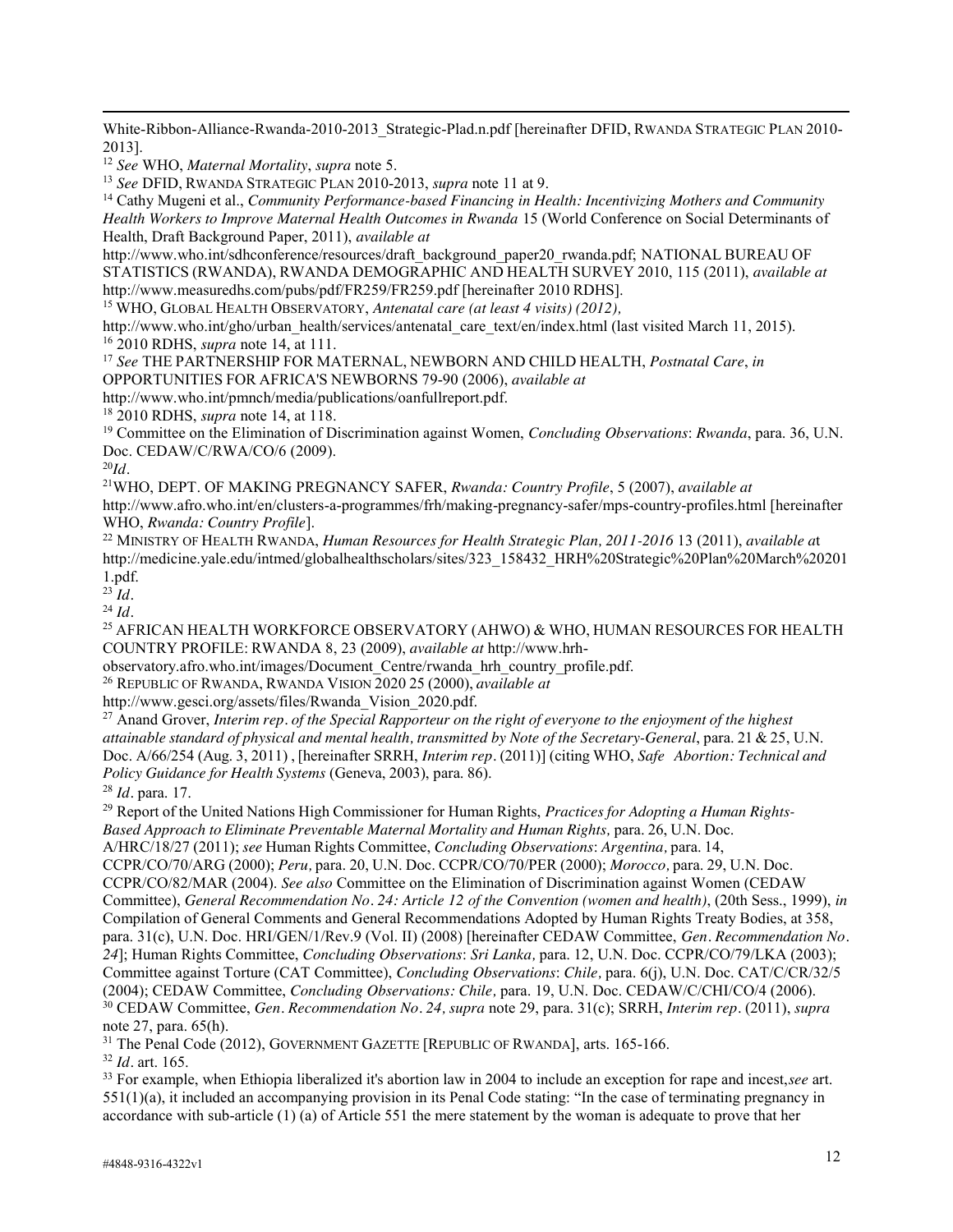pregnancy is the result of rape or incest." The Criminal Code of the Federal Democratic Republic of Ethiopia (2004), art. 552(2).

<sup>36</sup> For example, the United Kingdom's House of Commons Science and Technology Committee in its 2007 report *Scientific Developments Relating to the Abortion Act 1967* stated: "We were not presented with any good evidence that, at least in the first trimester, the requirement for two doctors' signatures serves to safeguard women or doctors in any meaningful way, or serves any other useful purpose. We are concerned that the requirement for two signatures may be causing delays in access to abortion services. If a goal of public policy is to encourage early as opposed to later abortion, we believe there is a strong case for removing the requirement for two doctors' signatures. We would like to see the requirement for two doctors' signatures removed." House of Commons Science and Technology Committee, *Scientific Developments Relating to the Abortion Act 1967*, 12<sup>th</sup> Rep. of Sess. 2006-7 (vol. 1), , at 35, para. 99 (to be published Nov. 6, 2007), *available at* 

http://www.publications.parliament.uk/pa/cm200607/cmselect/cmsctech/1045/1045i.pdf.

<sup>37</sup> *See* Marge Berer, *Provision of Abortion by Mid-Level Providers: International Policy, Practice and Perspectives*, 87BULLETIN OF THE WHO 58-63 (2009). *Available at* www.who.int/bulletin/volumes/87/1/07-050138/en.

<sup>38</sup> CESCR Committee, *Concluding Observations: Rwanda* para.26 (2013) UN Doc E/C.12/RWA/CO/2-4.

<sup>39</sup> The private bill was introduced by members of the Parliament but has spent the last five years making rounds between the Chamber of Deputies and the Senate. Emmanuel R. Karake, *Rwanda: Bill to Increase Access to Reproductive Health Spends Five Years in Parliament*, THE NEW TIMES (Aug. 17, 2012), http://www.newtimes.co.rw/section/article/2012-08-17/56294/.

<sup>40</sup> Reproductive Health Bill (2007), art. 23 (Rwanda), *available at* 

http://www.rwandaparliament.gov.rw/parliament/Chamber\_of\_Deputies\_Publications.aspx?catid=726CB1A9-3C2C-4E44-BBA5-D1B52E5BCCD8.

<sup>41</sup> *See, e.g.,* Association Rwandaise pour le Bien-Être Familial (ARBEF), ABORTION AND YOUNG PEOPLE IN RWANDA (2012) (unpublished research) (on file with the Center for Reproductive Rights) [hereinafter ABORTION IN RWANDA]. <sup>42</sup> *Id*. 43 *Id*. at 9.

- 
- <sup>44</sup> ABORTION IN RWANDA, *supra* note 41. 45 *Id*. 46 *Id*.
- 

l

- 
- 

47 *Id*. 48 *Id*. 49 *Id*. 50 *Id*. at 9.

<sup>51</sup> ABORTION IN RWANDA, *supra* note 41.

<sup>52</sup> *Id.* at 9.

<sup>53</sup> *See* ABORTION IN RWANDA, *supra* note 41*.*

<sup>55</sup> Basinga et al, UNINTENDED PREGNANCY AND INDUCED ABORTION IN RWANDA 5 (2012) hereinafter [UNINTENDED PREGNANCY].

<sup>56</sup> Basinga et al., *Abortion Incidence and Postabortion Care in Rwanda, 43* STUDIES IN FAMILY PLANNING 11, 16 (2012) [hereinafter *Abortion Incidence and Postabortion Care in Rwanda*].

<sup>57</sup> BASINGA ET AL, UNINTENDED PREGNANCY, *supra* note 55*,* at 21.

<sup>58</sup> *See, e.g.*, ABORTION IN RWANDA, *supra* note 41.

<sup>59</sup> *Fact Sheet: Abortion in Rwanda* GUTTMACHER INSTITUTE, (Apr. 2013), www.guttmacher.org/pubs/FB-Abortion-in-Rwanda.html [hereinafter Guttmacher Fact Sheet].

<sup>60</sup> *Id*. 61 Guttmacher Institute, *In Rwanda, Treating Complications from Unsafe Abortion Drains Scarce Health Resources*  (2014), *available at* https://guttmacher.org/media/nr/2014/05/30/index.html.

<sup>62</sup> UNINTENDED PREGNANCY, *supra* note 55*,* at 17.

<sup>64</sup> Sneha Barot, *Implementing Postabortion Care Programs in the Developing World: Ongoing Challenges* 17 GUTTMACHER POLICY REVIEW 1 (2014), *available at* http://www.guttmacher.org/pubs/gpr/17/1/gpr170122.html.

<sup>65</sup> UNINTENDED PREGNANCY, *supra* note 55*,* at 24.

<sup>&</sup>lt;sup>34</sup> The Penal Code (2012), GOVERNMENT GAZETTE [REPUBLIC OF RWANDA], art. 166.

<sup>35</sup> Fred Ndoli, *Number of doctors to double by 2017,* THE NEW TIMES (Mar. 19, 2011),

http://www.newtimes.co.rw/section/article/2011-03-19/29442/.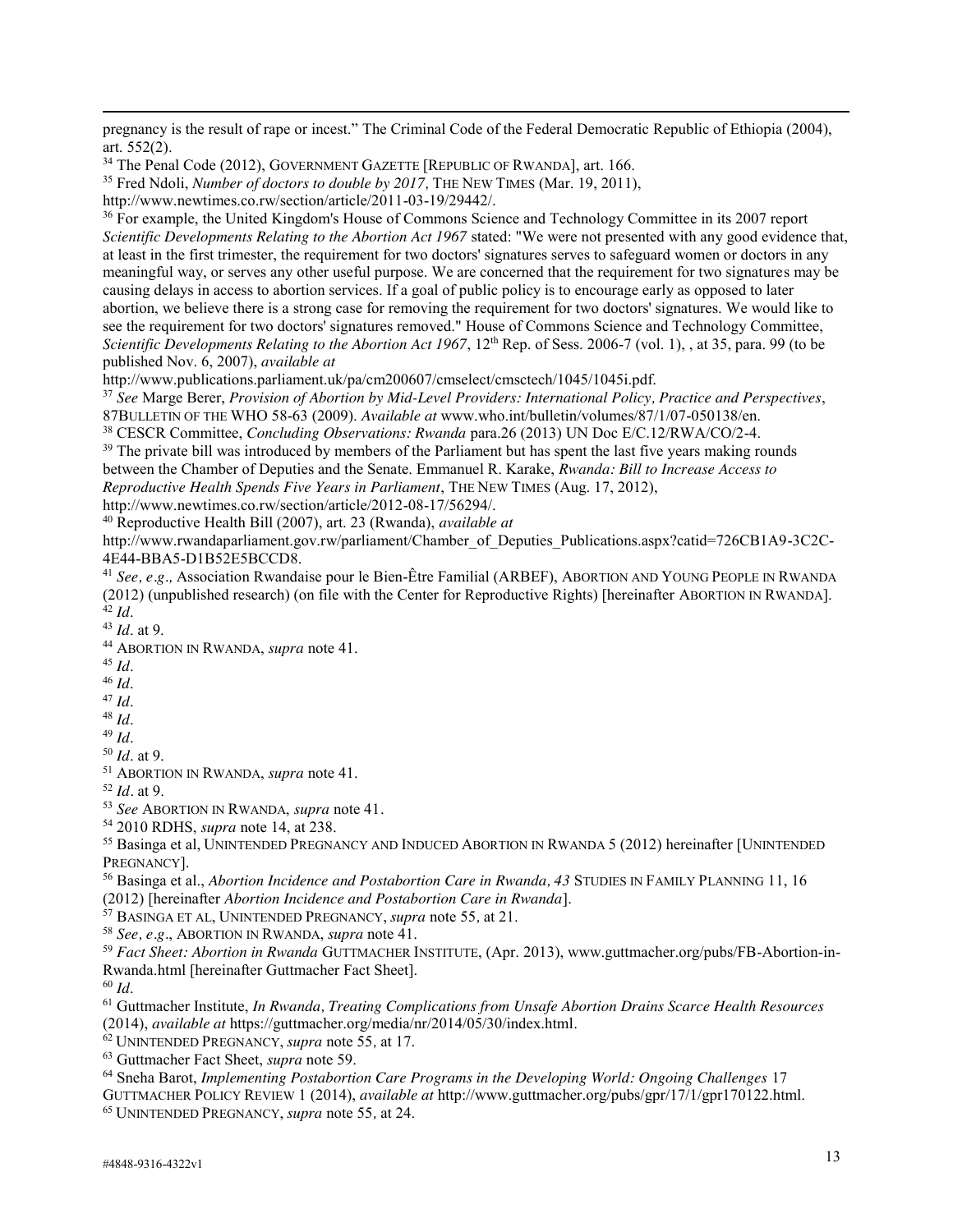l <sup>66</sup> *Id.* 

<sup>67</sup> *Id.* at 5.

<sup>68</sup> *Abortion Incidence and Postabortion Care in Rwanda, supra* note 56*,* at 17-18.

<sup>69</sup> *Id.* at 18. 70 UNINTENDED PREGNANCY, *supra* note 55*,* at 18.

<sup>71</sup> *Id*. at 25.

<sup>72</sup> *Id*.

<sup>73</sup> *Abortion Incidence and Postabortion Care in Rwanda, supra* note 56, at 13 (2012).

<sup>74</sup> *Health Providers Trained on Family Planning*, UNFPA RWANDA, (May 26, 2012).

countryoffice.unfpa.org/rwanda/2012/05/26/5061/health\_providers\_trained\_on\_family\_planning/.

<sup>75</sup> Republic of Rwanda Ministry of Health, *Family Planning Strategic Plan 2012-2016*, 7 (Dec. 2012), *available at*

<sup>76</sup> Id.<br><sup>77</sup> Id.<br><sup>78</sup> Dieudonné Muhoza Ndaruhuye et al., *Demand and Unmet Need for Means of Family Limitation in Rwanda, 35(3)* INT'L PERSPECTIVES ON SEXUAL & REPRODUCTIVE HEALTH 122 (Sept. 2009) [hereinafter *Demand and Unmet Needs*]. <sup>79</sup> 2010 RDHS, *supra* note 14, at 95-96. The chart also indicates that women in this age group have only a 0.9% unmet need, this is because the demand for family planning is also low for the group, 2%. In other words only 0.9% of all the women in this age group surveyed have an unmet need, because most do not have a demand for family planning. <sup>80</sup> *Id*. at 87.

<sup>81</sup> *Id*. at 95-96.

<sup>82</sup> WHO, *Rwanda: Country Profile*, *supra* note 21, at 10.

<sup>83</sup> *Demand and Unmet Needs*, *supra* note 78.

<sup>84</sup> *Id*. at 96

<sup>85</sup> JULIE SOLO, INTRAHEALTH INTERNATIONAL,FAMILY PLANNING IN RWANDA: HOW A TABOO TOPIC BECAME PRIORITY NUMBER ONE 22 (2008), *available at* http://www.intrahealth.org/files/media/5/fp\_in\_Rwanda.pdf.

<sup>86</sup> *Demand and Unmet Need, supra* note 78.

<sup>87</sup> *Abortion Incidence and Postabortion Care in Rwanda, supra* note 56, at 2.

<sup>88</sup> UNINTENDED PREGNANCY, *supra* note 55*,* at 19.

<sup>89</sup> CESCR Committee, *Concluding Observations: Rwanda* para.26 (2013) UN Doc E/C.12/RWA/CO/2.

<sup>90</sup> WHO, *Emergency Contraception Fact Sheet No. 244* (Nov. 2012),

*http://www.who.int/mediacentre/factsheets/fs244/en/*.

<sup>91</sup> Jill Thompson et al., *Access to Emergency Contraception and Safe Abortion Services for Survivors of Rape: A Review of Policies, Programmes and Country Experiences in Sub-Saharan Africa,Step Up Research Report* 12 (Sept. 2014), *available at* http://www.popcouncil.org/uploads/pdfs/2014STEPUP\_EC-SA\_Report.pdf.

<sup>92</sup> International Consortium for Emergency Contraception, *Counting What Counts: Tracking Access to Emergency Contraception in Rwanda* (Jan. 2015)*,* www.cecinfo.org/custom-content/uploads/2015/01/ICEC\_Rwandafactsheet\_2015.pdf [Hereinafter *Counting What Counts*].

 $^{93}$  *Id.* <sup>-64</sup> 2010 RDHS, *supra* note 14, at 86.

<sup>95</sup> Counting What Counts, supra note 92.

<sup>96</sup> REPUBLIC OF RWANDA MINISTRY OF HEALTH, FAMILY PLANNING STRATEGIC PLAN 2012-2016 6-7 (Dec. 2012), *available at* http://www.moh.gov.rw/fileadmin/templates/Docs/Rwanda-Family-Planning-Strategic-2012-2013.pdf [hereinafter FAMILY PLANNING STRATEGIC PLAN].

<sup>97</sup> *Id*. at 18.

<sup>98</sup> *See generally* ABORTION IN RWANDA, *supra* note 41.

<sup>99</sup> *See generally id*.

<sup>100</sup> MINISTRY OF HEALTH, RAPID ASSESSMENT OF ADOLESCENT SEXUAL REPRODUCTIVE HEALTH PROGRAMS, SERVICES AND POLICY ISSUES IN RWANDA (2011).

<sup>101</sup> NATIONAL BUREAU OF STATISTICS (RWANDA), RWANDA DEMOGRAPHIC AND HEALTH SURVEY 2010, 238 (2011), available at http://www.measuredhs.com/pubs/pdf/FR259/FR259.pdf [hereinafter 2010 RDHS].<br><sup>102</sup> See ESCR Committee, Concluding Observations of Reports Submitted by States Parties Under Articles 16 and 17 o

*the Covenant*, 35th session, E/C.12/LYB/CO/2 (2006).

<sup>103</sup> CEDAW Committee, *Concluding Observations*: *Rwanda*, U.N. Doc. CEDAW/C/RWA/CO/6 (2009). <sup>104</sup> *Id.* para. 21.

<sup>105</sup> CAT Committee, *Concluding Observations*: *Rwanda*, para. 16, U.N. Doc. CAT/C/RWA/CO/1 (2012).